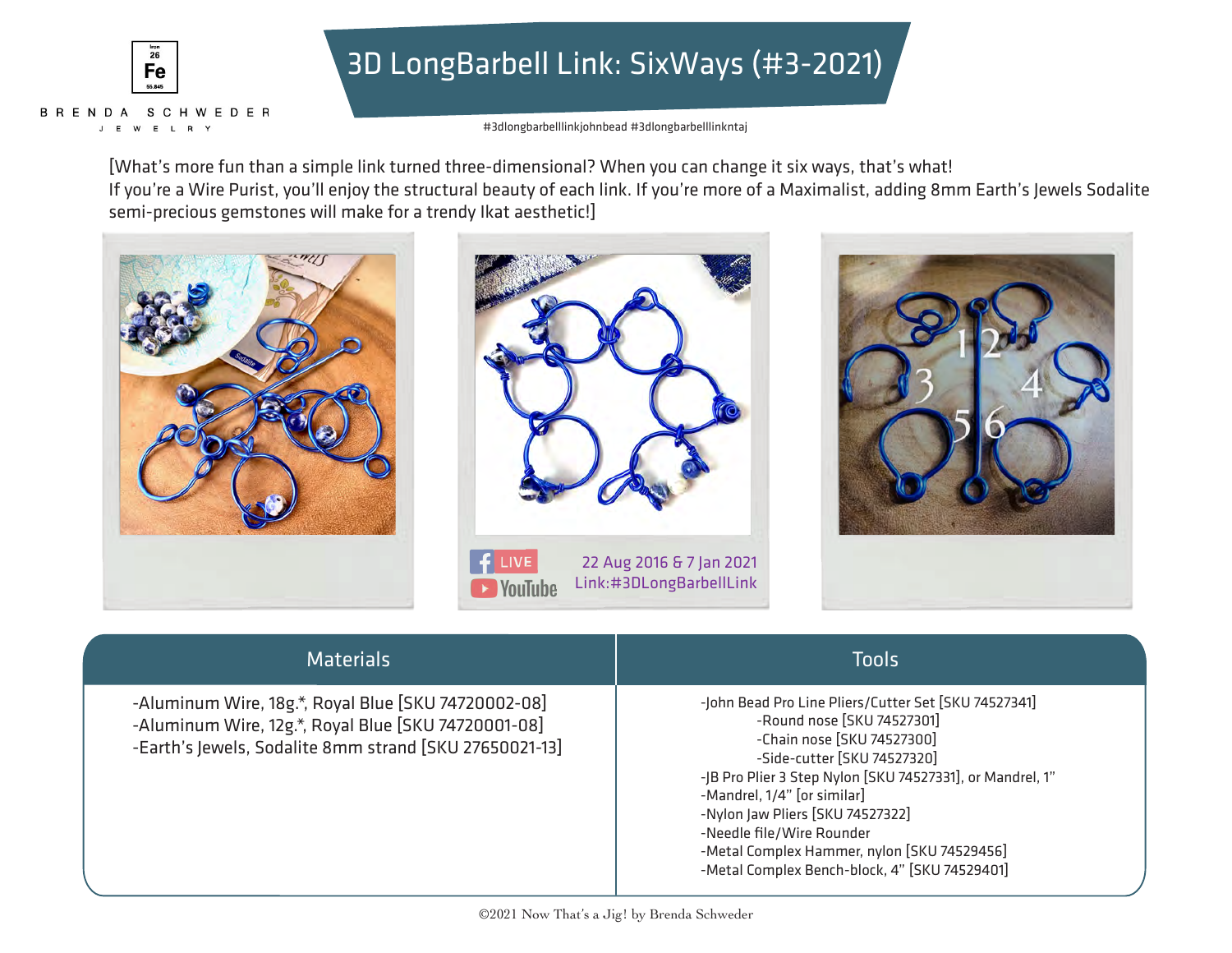

BRENDA SCHWEDER J E W E L R Y

## 3D LongBarbell Link: SixWays (#3-2021)

kn Bei

#3dlongbarbelllinkjohnbead #3dlongbarbelllinkntaj

## **Directions**

## Form the Barbell Links

- 1. Cut six 5¼" lengths of 12g. wire.
- 2. Straighten each wire length with a nylon jaw pliers and trim each end flat with a side cutter.
- 3. Round each end of each length with a needle file or wire rounder.
- 4. Form a plain loop to each end of each wire length using the 1/4" diameter of the round nose pliers.
- 5. Bend a right angle at the base of the loop to make a Lollipop-on-Top angle.
- 6. Flatten and straighten the mid-section with a nylon hammer and bench-block.

## Form & Embellish Links

Each barbell link forms a 3D ring link wrapped around a 1" form; cut five 4-inch lengths of 18g. wire to embellish five of the six:

- 1. (SideSwipe)
	- a. Form: Holding the link parallel to the one-inch form, wrap completely flat to the mandrel on a slight diagonal, so that the loops just pass each other.
	- b. Embellish: Anchor one end of the wire to the link just below the neck with a short wrap. Add a bead above the loop, seating atop it. Feed the wire back down and through the same loop, then back up through the second loop. Continue back down and through, adding the second bead and seating it atop that loop. Anchor the remaining end, as the first end, to the second loop base.
- 2. (ThisLittle)
	- a. Form: Holding the link parallel, wrap completely flat [Note: link will overlap]. Then bend a right angle to each end just below the loop at the neck to form a parallel opening.
	- b. Embellish: Thread the wire length through one loop, a single bead, and the remaining loop. Anchor both sides with a short loop close to the neck of each loop.
- eacri it<br>3. (ThisBig)
	- a. Form: Holding the link parallel, wrap around the back of the mandrel, but straighten each end to form a U. This will to form a wider parallel opening.
	- b. Embellish: Thread the wire length through one loop, three beads, and the remaining loop. Anchor both sides with a short loop close to the neck of each loop.
	- 4. (NoWay)
		- a. Form: Holding the link perpendicular to the one-inch form, wrap completely around the mandrel crossing the ends just at the neck of each loop.
- straight through both loops, and through the remaining bead. Bend a right angle tightly at the drill hole and finish with a second tiny spiral. b. Embellish: Form a tiny spiral with the tip of a round nose pliers and create a right angle at the end of the spiral. Feed this end through a bead, then
	- 5. (LayerCake)
		- a. Form: Holding the link perpendicular to the one-inch form, wrap completely around the mandrel aligning one loop exactly on top of the other.
		- b. Embellish: Form a tiny spiral and create a right angle at the end of the spiral. Feed this end through a bead, then through both loops. Loop around one side of the ring base, then the other, figure-eight style. Finish with a second tiny spiral. [Options: A five-inch wire length can be used to create a larger spiral to the back; and a six-inch length can be used to attach a second bead to the opposite side.]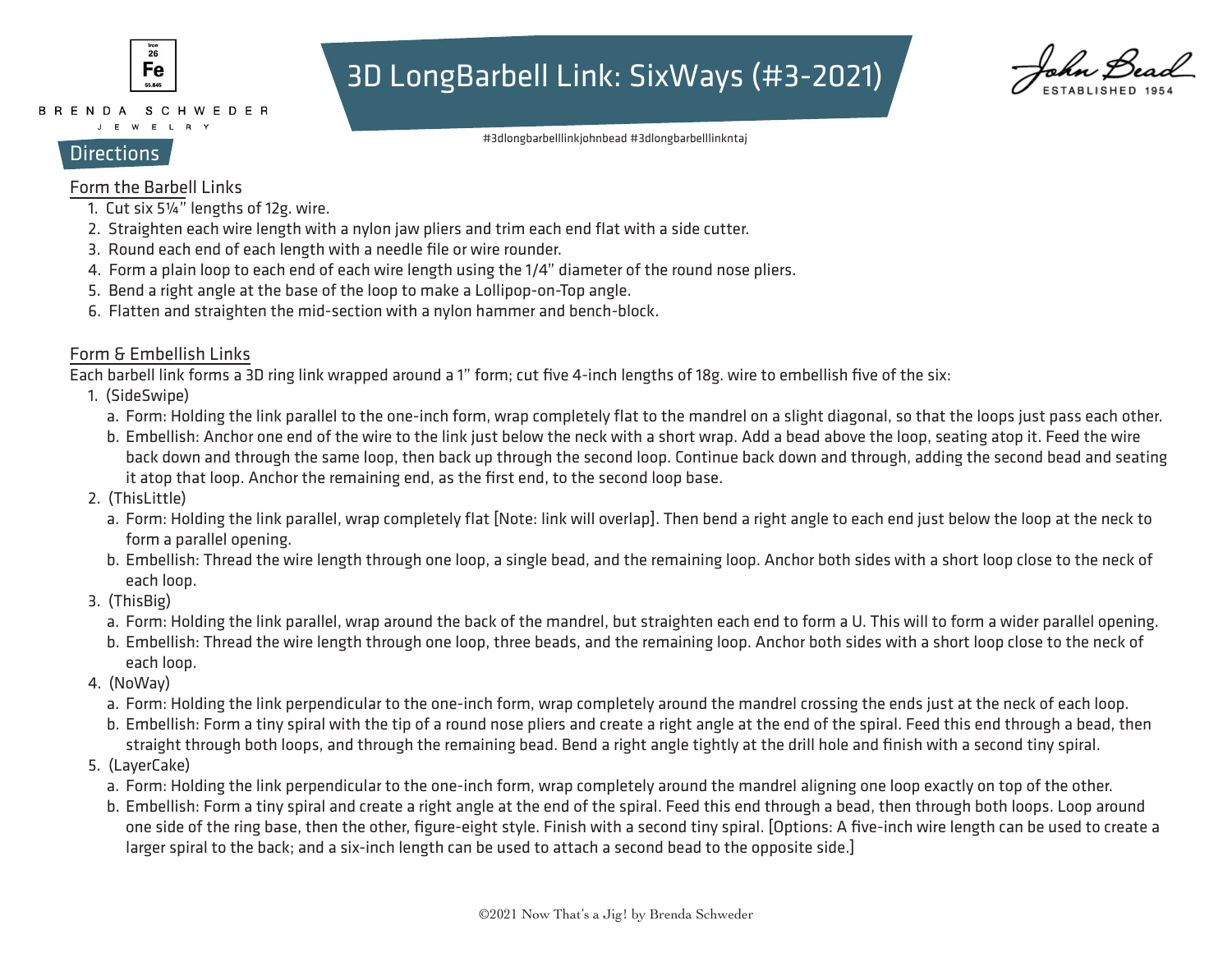

### BRENDA SCHWEDER

#### J E W E L R Y

## 3D LongBarbell Link: SixWays (#3-2021)

#3dlongbarbelllinkjohnbead #3dlongbarbelllinkntaj

- **Directions** 
	- 6. (InterLink)
		- a. Form: Holding the link perpendicular, twist one end so that it is perpendicular to the link at the other end. Wrap completely around the mandrel. Open and close the loop of one end into the loop of the other end. [Note: This loop may need a bit more tweaking to keep it both round and interlocking.]
		- b. Embellish: None.

Trim and burnish all wire ends.

## Form the Clasp

- 1. Cut a 2½" wire length.
- 2. Center the length between the largest part of a round-nose pliers drawing each end around to form a U.
- 3. Form a plain loop to one end as a P or Q.
- 4. Form a "catch angle" to the remaining end with a chain nose pliers.
- 5. Trim and file ends, if necessary.
- 6. Hammer to harden and slightly flatten.

## Form the JumpRings

- 1. Cut 6 inches of 12g. wire.
	- 2. Form a coil with a ¼" inner diameter measurement on any ¼" form [NTaJ! peg, bail-making pliers, rod, etc.]
- 3. Cut the jump rings from the coil with the semi-flush cutter.
	- 4. Repeat as needed to create a total of five jump rings.
	- 5. File butted ends, if necessary.
	- 6. Hammer each to harden and slightly flatten.

## Assemble the Bracelet

- 1. Arrange the links in a circle as desired, positioning the bead embellishments all to one side [as shown] or alternating side-to-side.
- 2. Open and close a single jump ring around two adjacent rings.
- 3. Continue until all the links are connected.
	- 4. Open and close the clasp to one end of the linked chain.

#### ٔ. Notes:

 18 g. will fit through the holes of these Earth's Jewels gemstone beads (and most beads), however, do check whether the wire you've chosen slips easily through the gemstones as drilled. Should the fit be tight or will not pass, it may be necessary to choose alternate beads as thinner wire may not be strong enough.